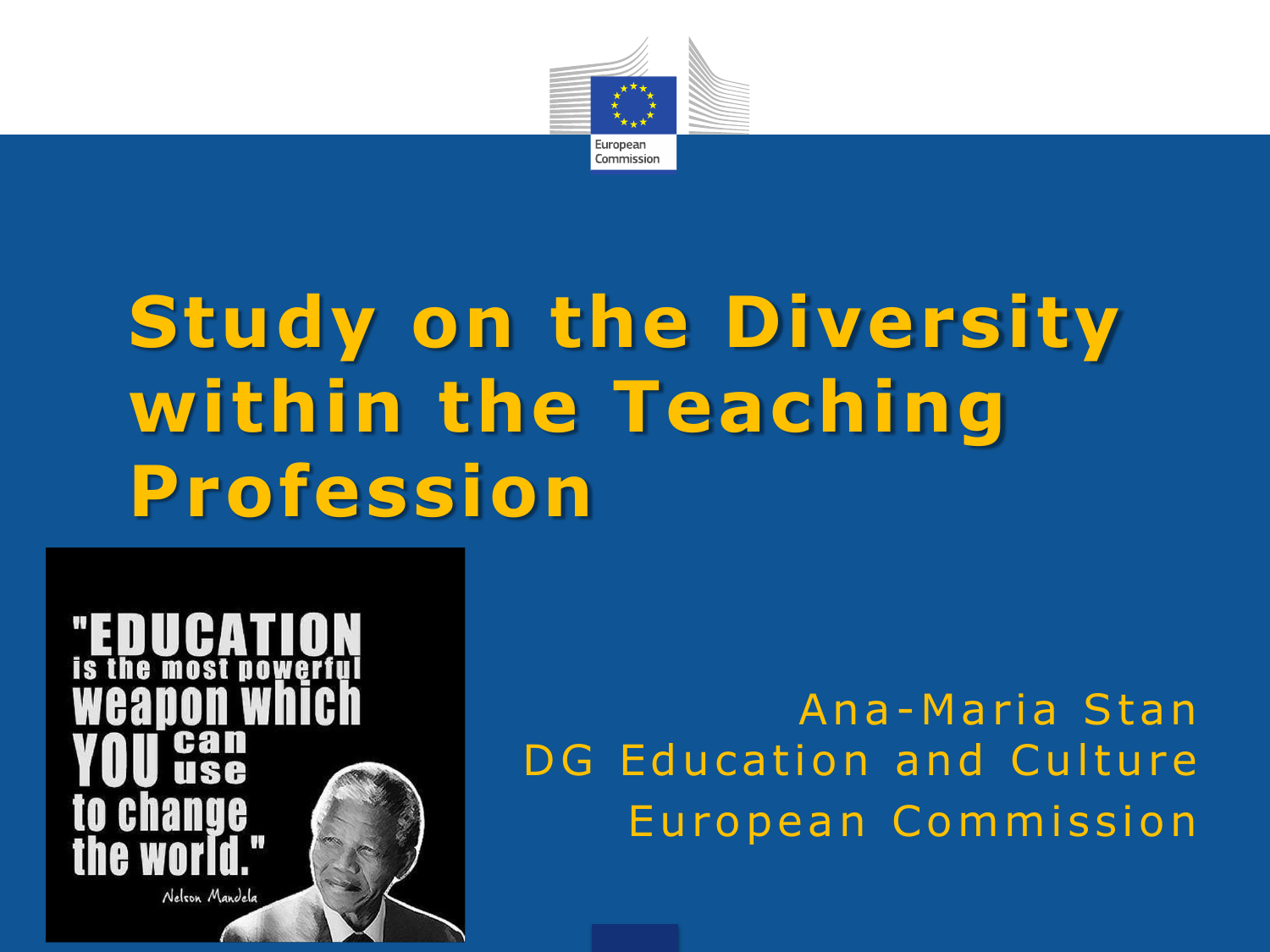

### **Study on the Diversity within the Teaching Profession**

Rationale: The teaching profession should aim to **reflect the diversity of society** for several reasons:

- avoid limiting the **pool of candidates** for teaching
- **equal access** to the profession as a matter of equity
- diverse profession offers a range of **role models**
- In this study: focus on **migrant** and **minority** backgrounds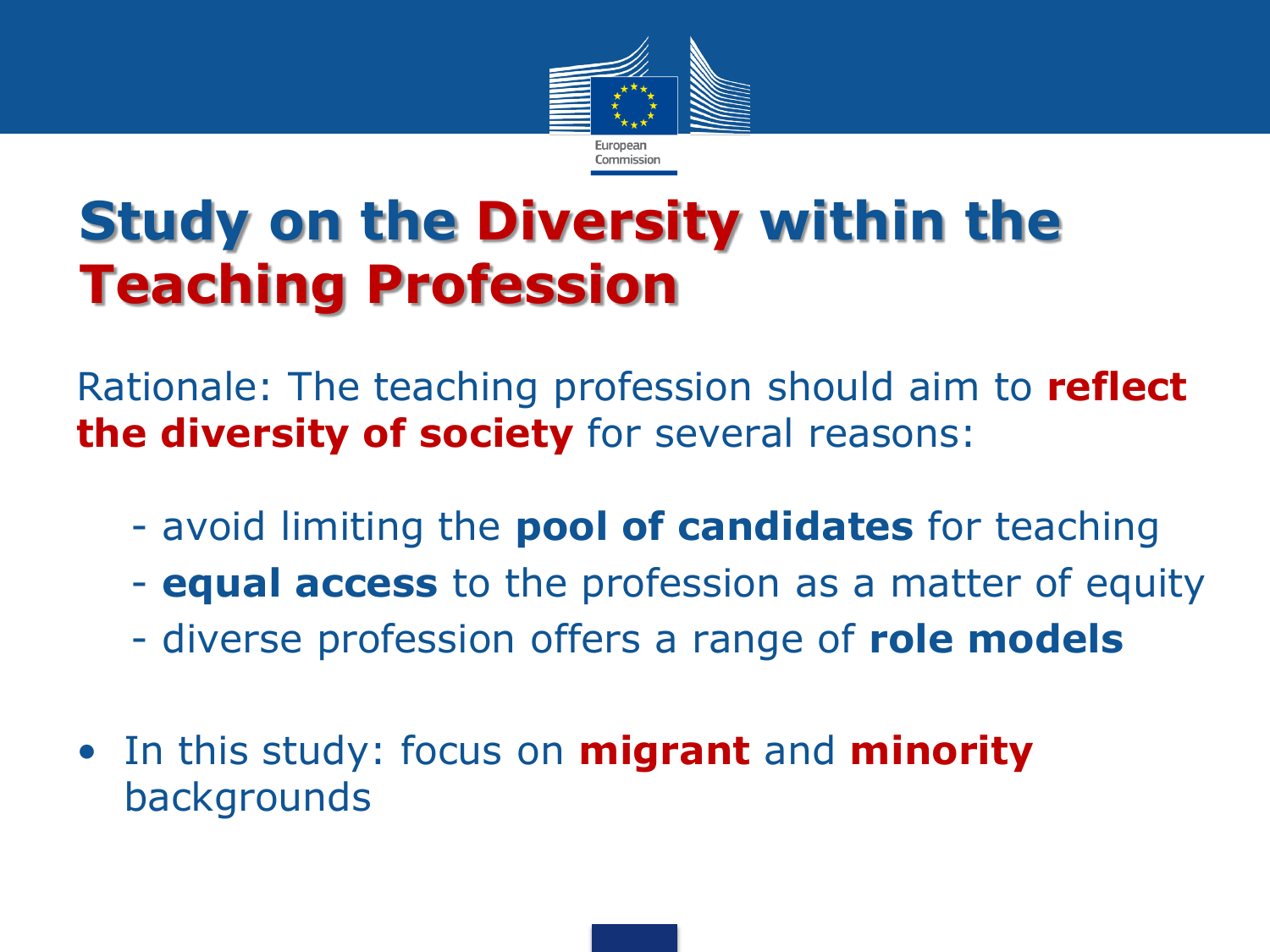

## **What's in the study**

- Useful **overview of national data** on the diversity of the teaching force (confirms the lack of coherent data across European countries)
- It provides a good **overview of the (limited) scientific evidence** linking the background of teachers with student outcomes
- It gives us a **mapping of relevant policies, projects and initiatives** in European countries, illustrated by a set of **case-studies** of best practice and **28 country profiles**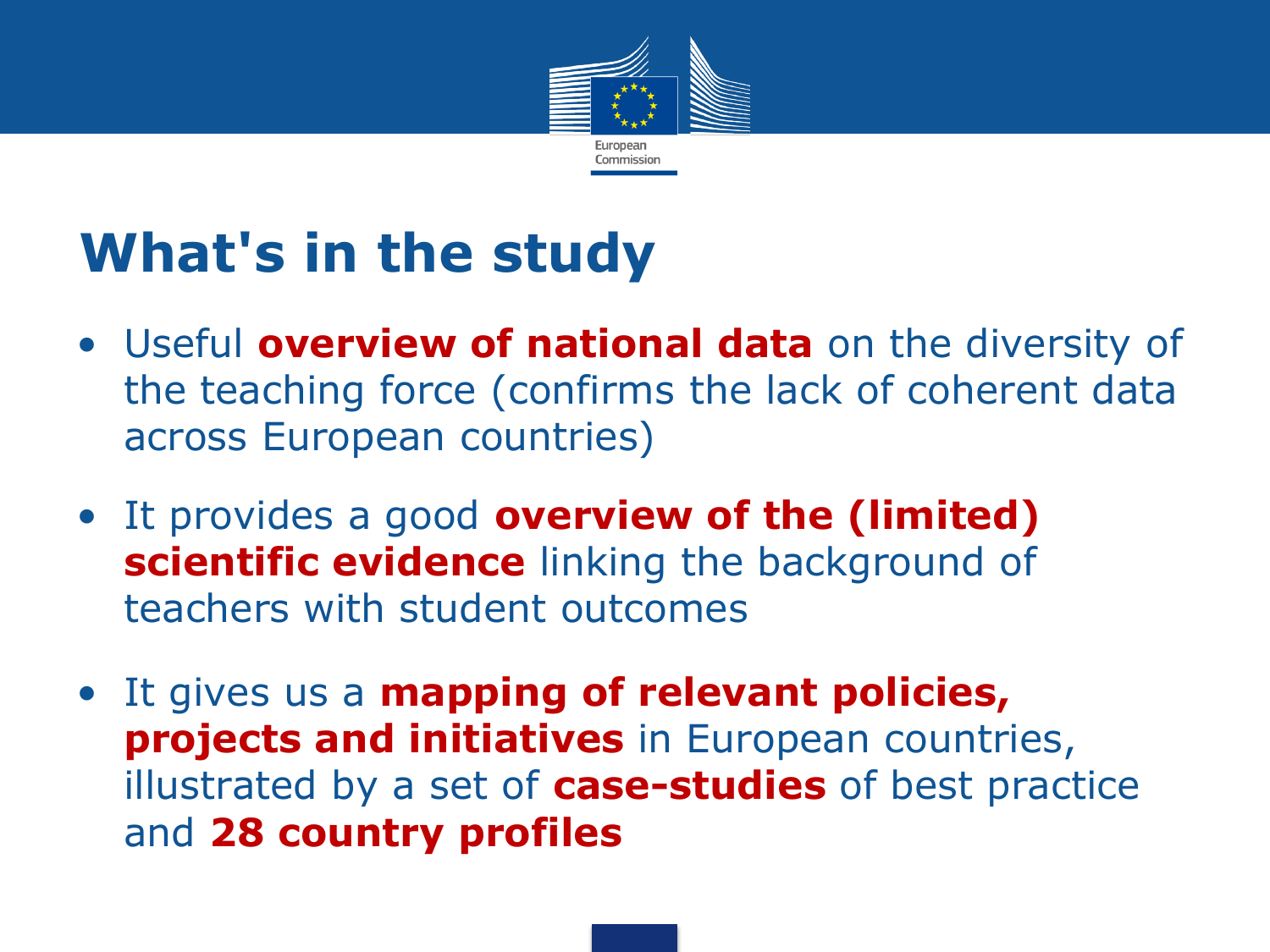

### **Key outcomes**

- People with migrant background make up a large share of the population that is clearly **underrepresented** among teachers in Europe
- **Obstacles along teachers' pathways** (from selection into teacher education to entering and staying in the profession are cumulative
- Among the possible **strategies, policies and initiatives** to overcome these obstacles few aim at raising teacher diversity directly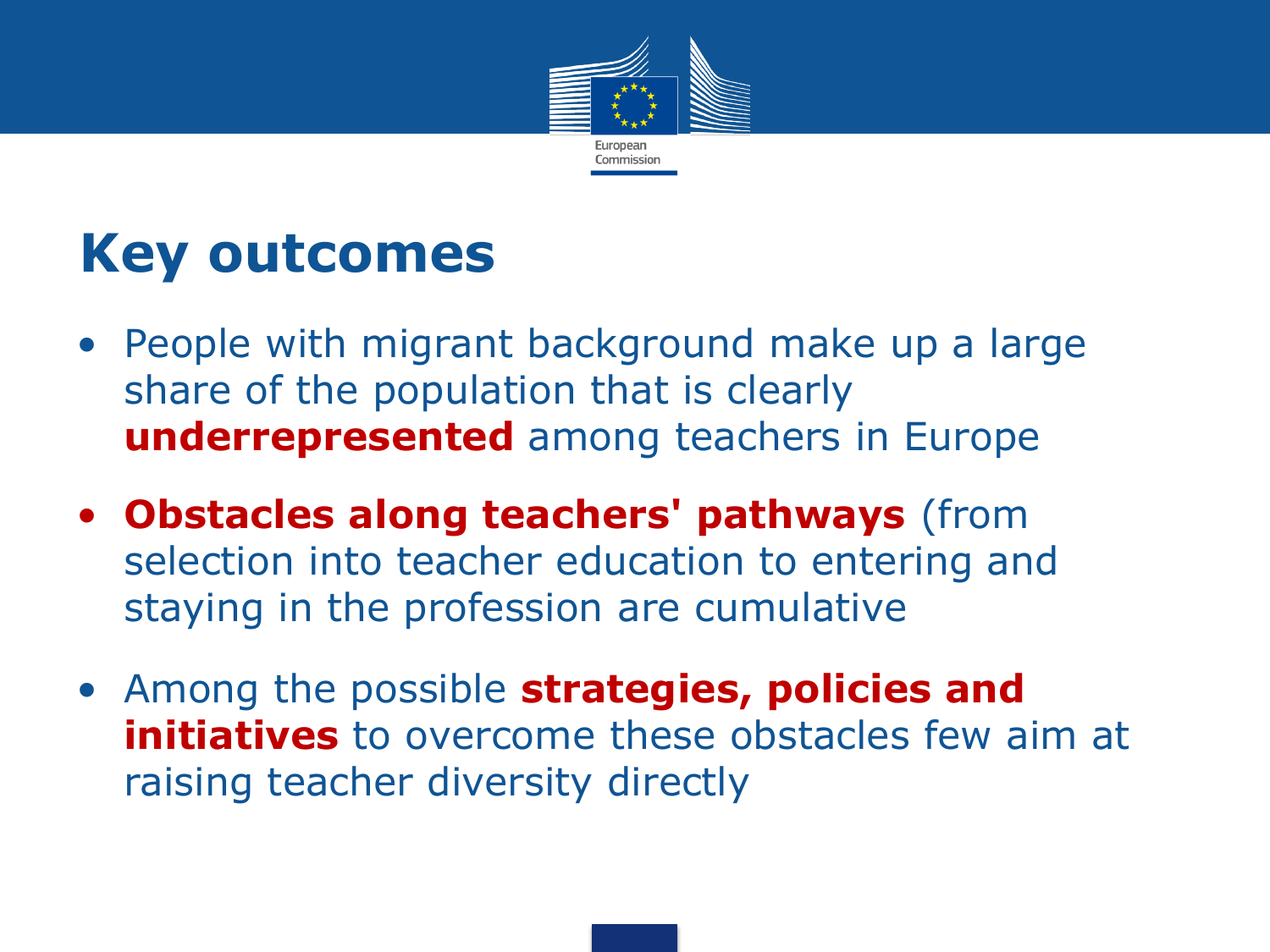

### *Patterns and groups of countries*

**Qualitative classification of high, medium and low levels of disparities :**

- **High level of disparity: DK, DE, IE, IT, PT, UK (***e.g. DK: 8.9% of 15-yr old students vs. 3.3% of teachers***)**
- **Medium level of disparity: EE (for migrant background), NL, SI, ES)**
- **Low level of disparity: EE (for minority background), HU, LV, LT, SK, RO (***e.g. SK: 0.7% of 15-yr old students vs. 0.7% of teachers with a migrant background***)**
	- **What may explain these patterns?**
- **Countries with large national minorities?/ Historic (e.g. NL) vs more recent (e.g. IT, DK, IE) migration?**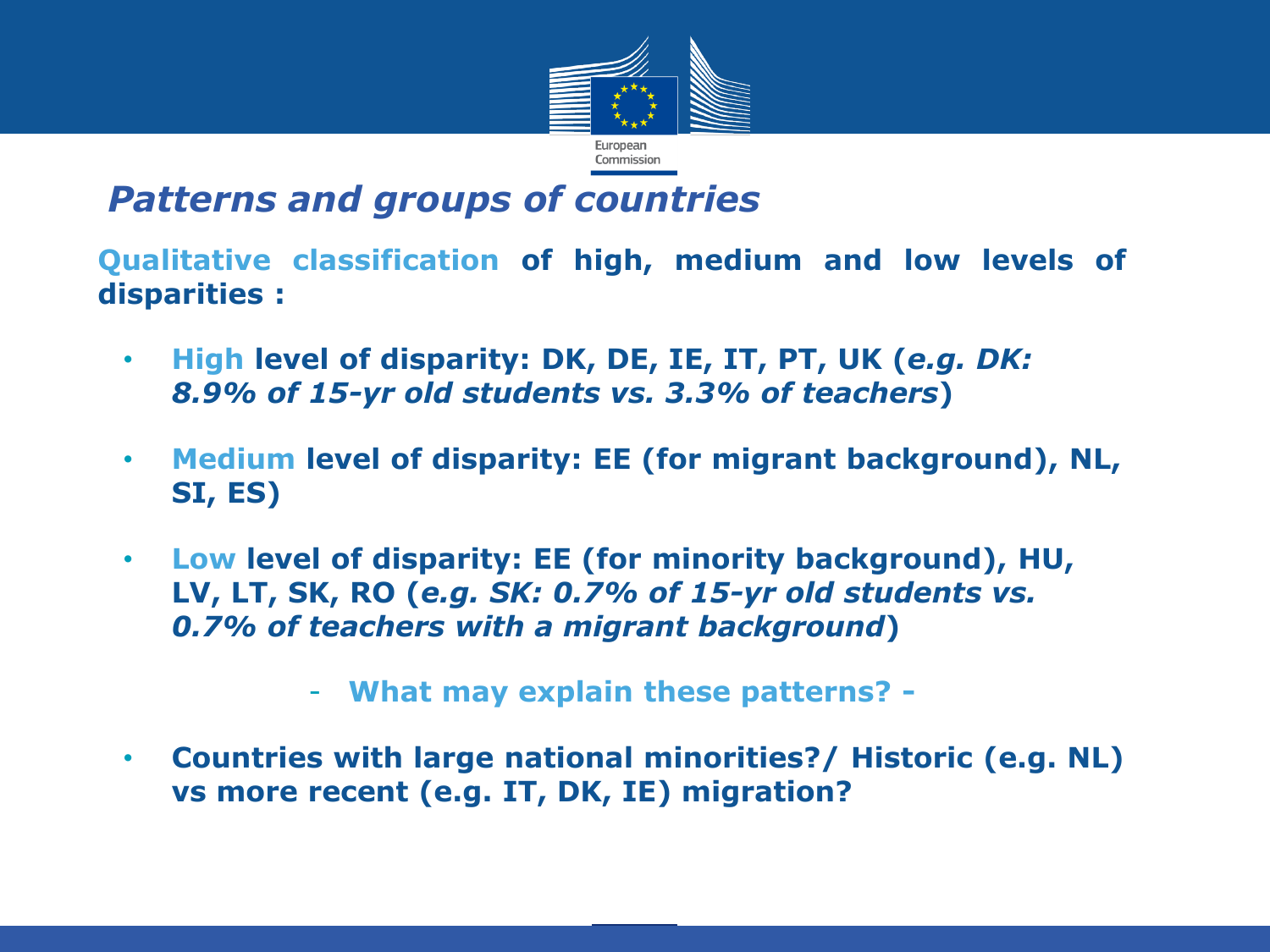

# **B A R R I E R S t o access a n d c o m p l e t e t e a c h e r t r a i n i n g , t o**  enter the profession

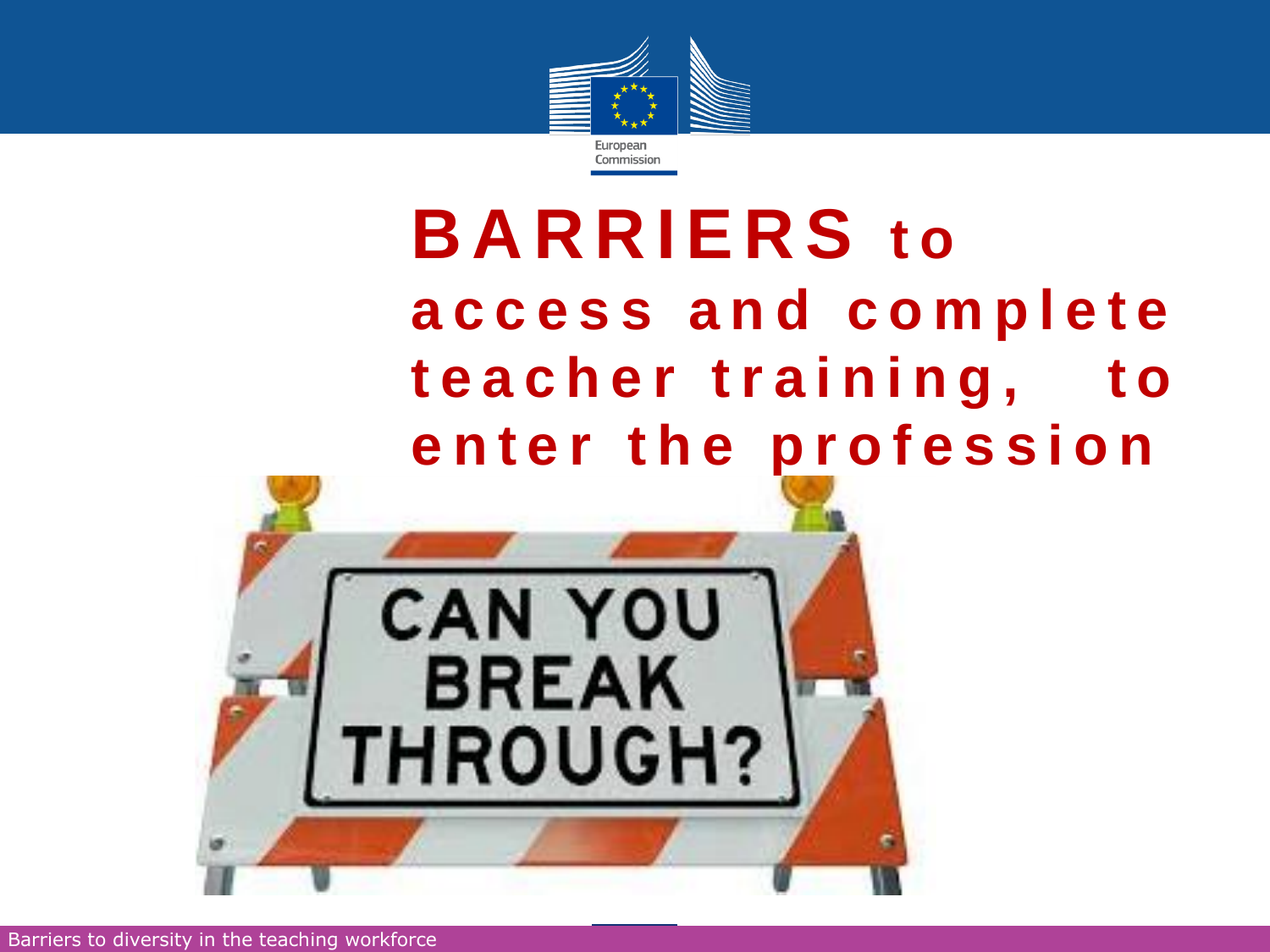

#### *Policies to attract pupils to take up teacher training*

• *Rationale: 'Soft barriers' (e.g. confidence, knowledge), 'hard barriers' (e.g. qualifications, funding, language)*

• *Target groups: Potential students of teacher training with migrant/minority background*

• *Key actors: ITT institutions, sometimes in collaboration with local migrant organisations (e.g. "We want you days" (AT)) education ministries, charitable organisations*

• *Key activities: Information and awareness-raising campaigns (e.g. Campus for pupils (DE), KDAS (DK), Prepared for the Preschool Institution (DE)), financial support (e.g. Horizonte (DE), PIA (DE), Jobs of the Future (FR)), specific teacher training programmes (e.g. Narva College (EE), Special Pedagogical Academy of Thessaloniki (GR))*

• *Gaps: Tackling qualification gap*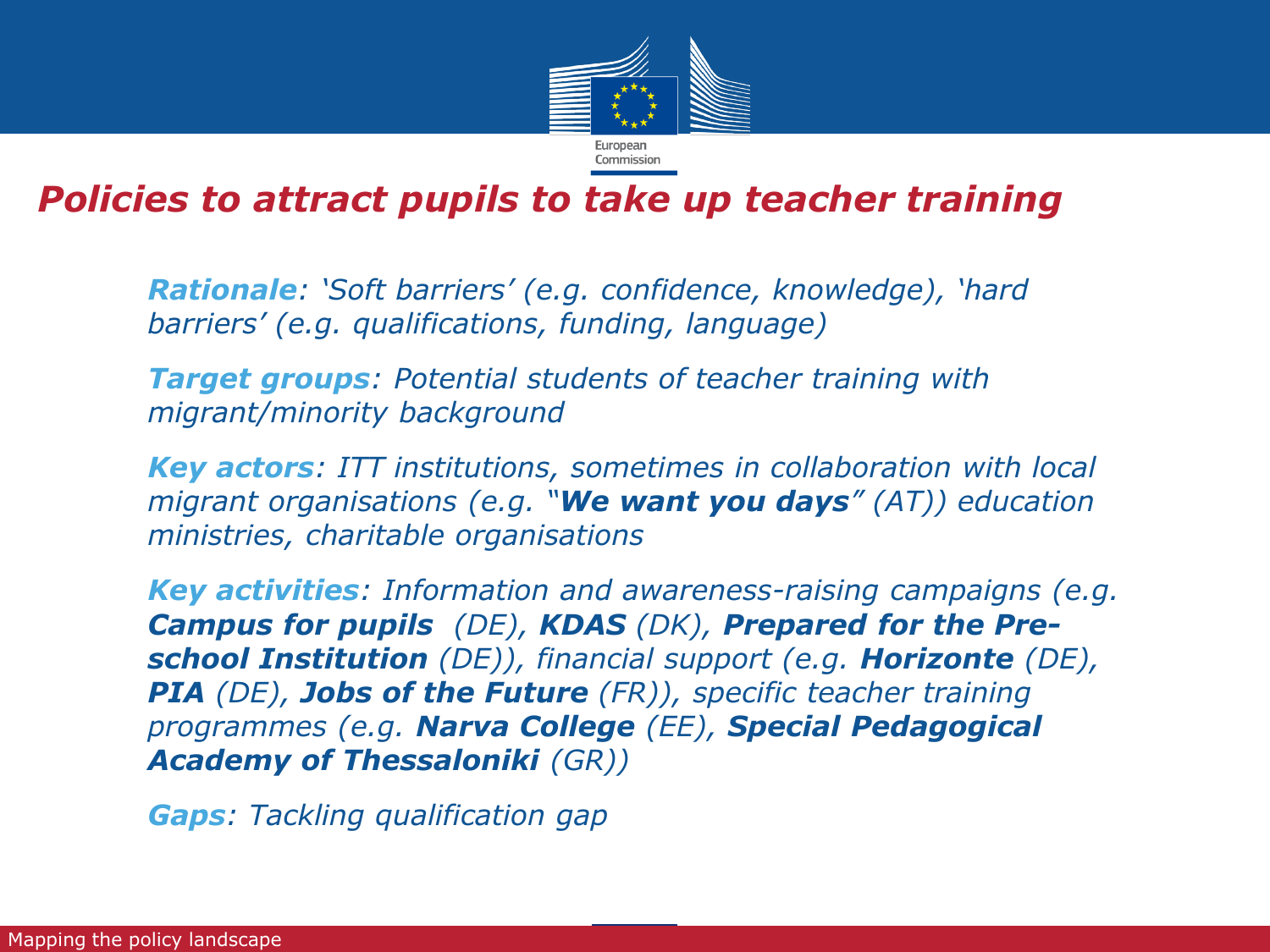

#### *Policies to support teacher training students*

• *Rationale: 'Soft barriers' (e.g. lack of support, mono-cultural approaches to ITE, discrimination), 'hard barriers' (e.g. financial and opportunity costs)*

• *Target groups: Students of teacher training with migrant/minority background, sometimes newly arrived migrants/ refugees*

• *Key actors: ITE colleges, teacher networks*

• *Key activities: Mentorship programmes (e.g. MigraMentor, Project teaching staff with migration history in North Rhine-Westphalia (DE), KDAS (DK)), language and academic support (e.g. FIF (DK), Specima (FI), University of Exeter (UK))*

• *Gaps: Generally few policies at this stage, no policies tackling the mono-cultural approach to ITT*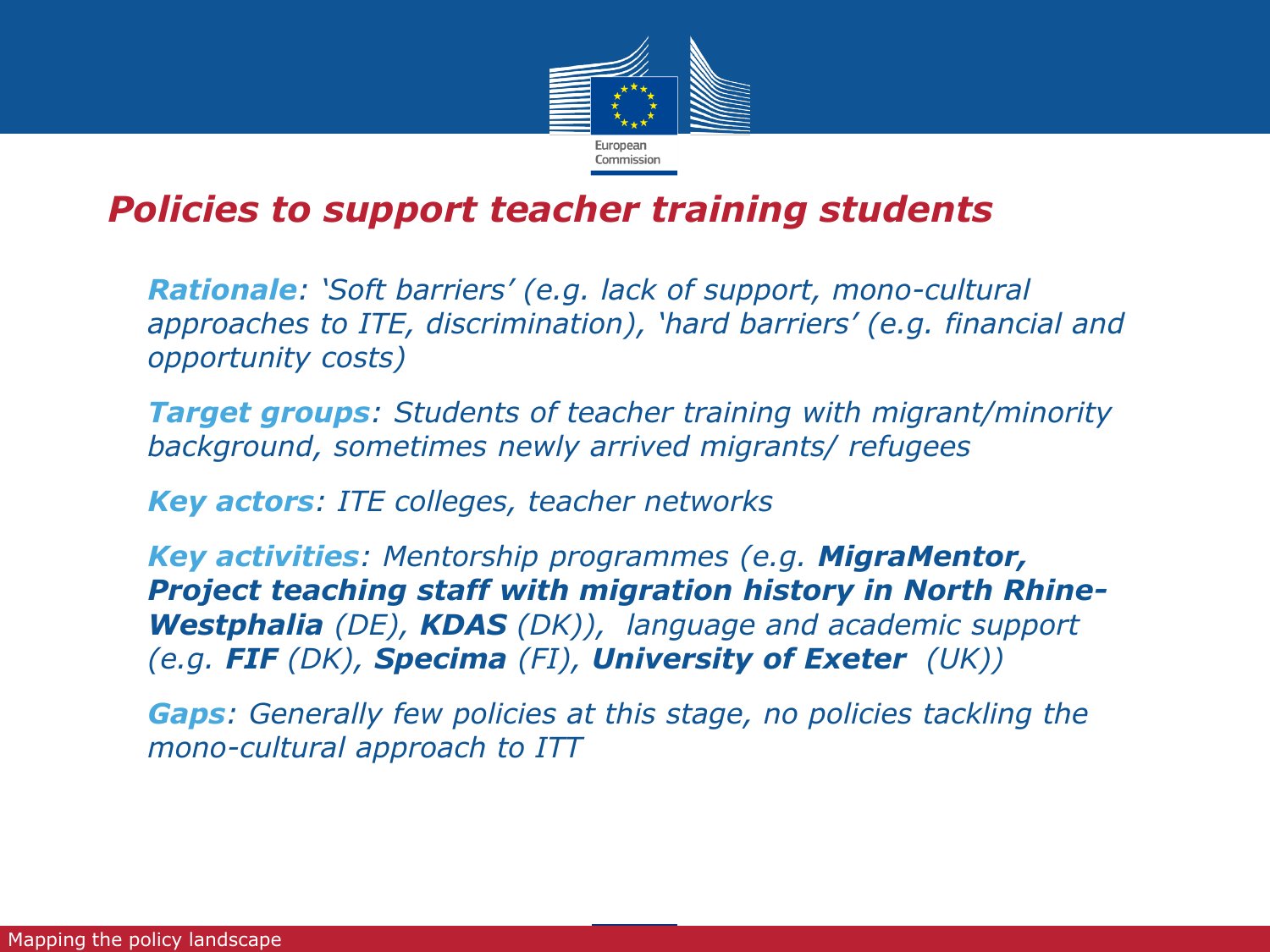

### *Policies to support access to the teaching profession*

• *Rationale: barriers relating to recruitment practices, recognition of foreign qualifications*

• *Target groups: recent migrants, specific sub-groups of the population of teachers with migrant/minority background*

• *Key actors: education ministries, school authorities, minority groups*

• *Key activities: recruitment into specific roles (e.g. Austrian Association of Native Language Teachers, Zones of Educational Priority (GR), Teacher's Assistants of Roma Background (LV), New School (CZ)), recognition of foreign diplomas (e.g. Recognition of Foreign Teaching Diplomas (IT), NARIC Coaching Tree (BE))*

• *Gaps: targeted recruitment only into 'specific roles', affirmative action*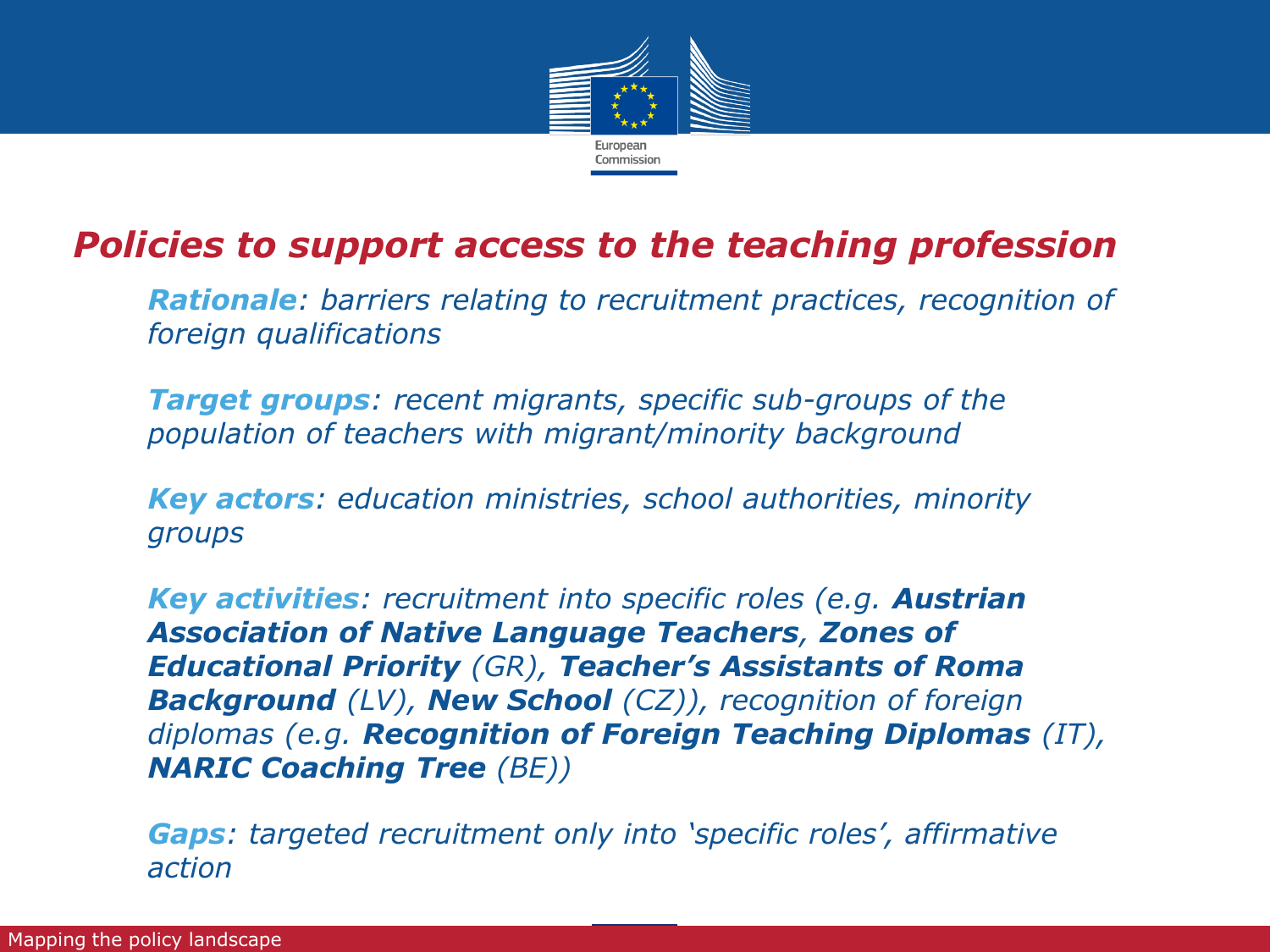

*Recommendations for policy-makers/practitioners* 

1. -Teacher diversity initiatives should **provide support at every stage of the 'teaching pipeline' (or 'pathway')**

2. - M**ore specific policies and initiatives** focusing on teacher diversity are needed

**3. - Conditions for successful implementation** have been identified and should be taken into account when planning policies to promote diversity

- Existing policies and initiatives on teacher diversity need to be **more closely monitored and more comprehensively evaluated**